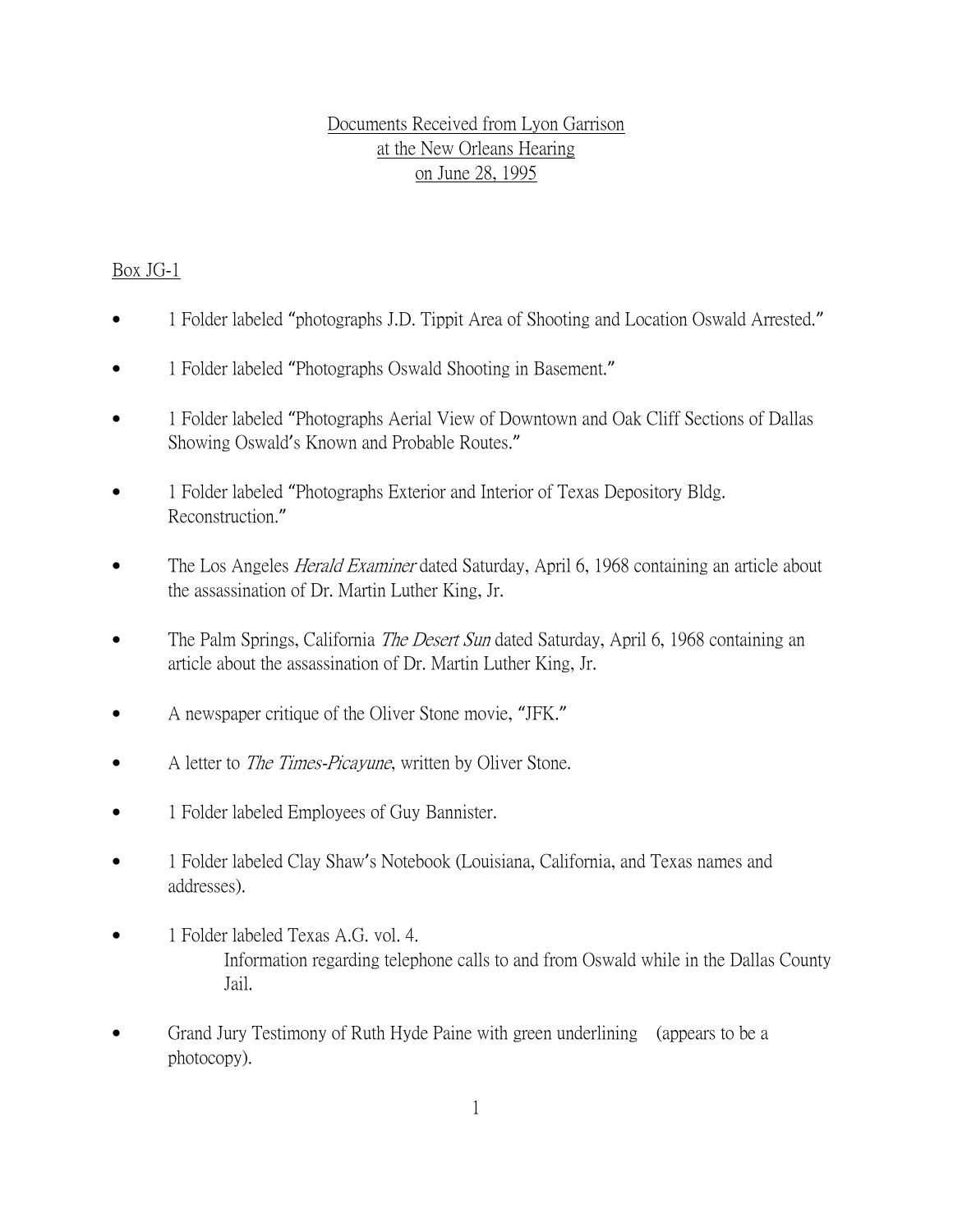- 1 Folder labeled "Photographs Persons Appearing with Lee Harvey Oswald in Dallas Police Department Identification 'Line-Up'."
- 1 Folder labeled "Photographs, Trade Mart Aerial View, Trade Mart Floor Plans."
- 1 Folder labeled "Mrs. Marguerite C. Oswald vs. Liberty Insurance Company of Texas, Final Judgement."
- 1 Folder labeled Texas A.G. vol. 3."
- 1 Folder labeled Paine, Ruth.
- 1 Folder labeled "Shaw Leads 2.'
- 1 Folder labeled "Photographs, City Hall Basement, (Lee Harvey Oswald).
- 1 Folder labeled Salandria "model" This is titled on the first page as The Conspiracy to kill J.F.K. - Its Meaning.
- 1 Folder labeled Clinton Witnesses
- 1 Folder labeled Broshears #1, 2, & 3. Memorandum to Garrison from Stephen Jaffe (Investigator) with a handwritten at the top "RE: David Ferrie, Clay Shaw, Kerry Thornley, F. Lee Crisman."
- 1 folder labeled Martens, Layton (temporary).
- 1 Folder labeled Hall, Howard, Seymour, Hemming. Transcript of Channel 4, WWL-TV, Exclusive Telecasts in May 23, 1972 [Interview with Rosemary James].
- 1 Folder labeled Cabell
- 1 Folder labeled CIA Contains newspaper clippings
- A transcript titled, Some Unauthorized Comments on the State of the Union.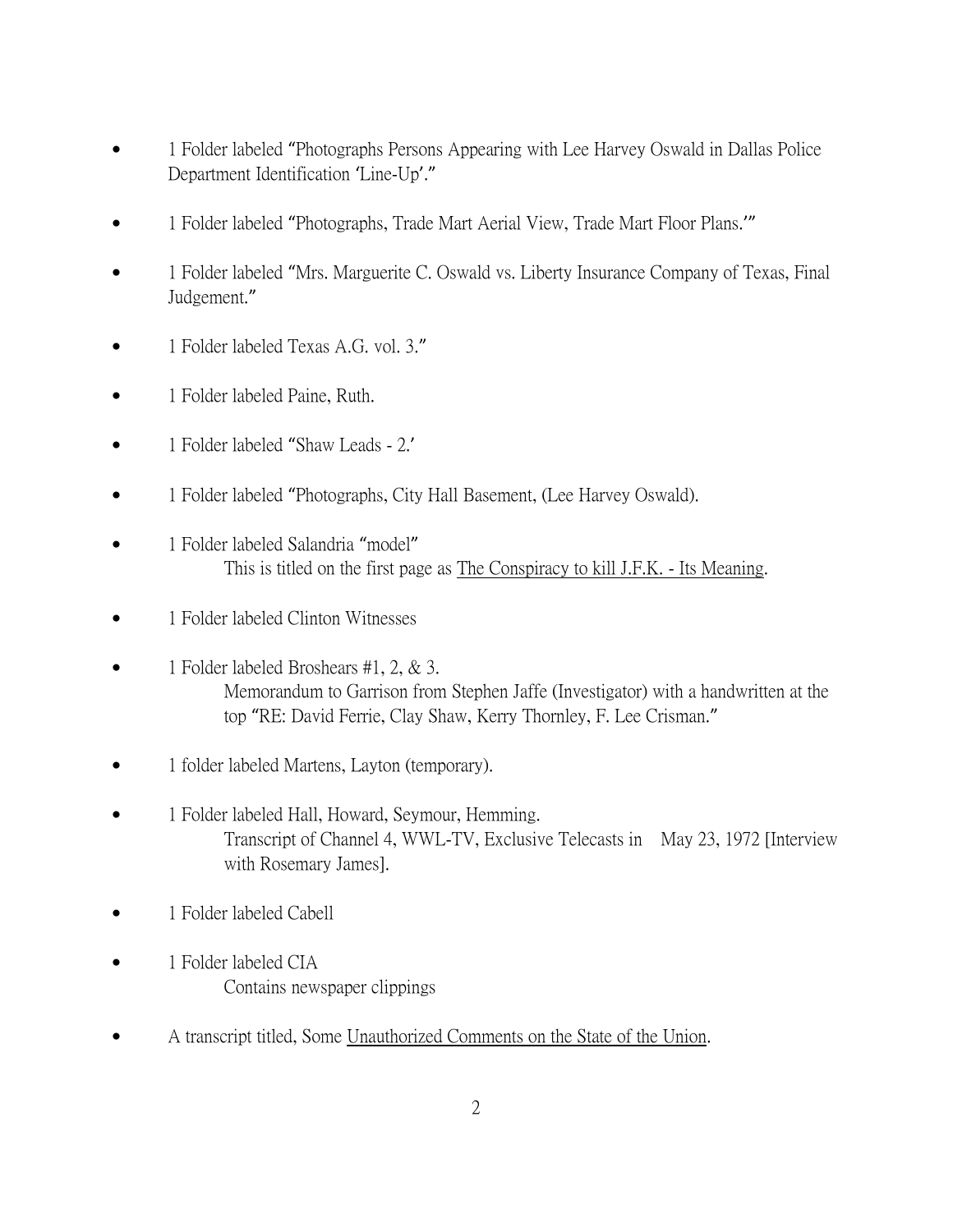- A listing of address which include Robert Blakey and Paul Hoch.
- A letter to Garrison from Rosylnn Pitre stating that she taped Garrison on the TV show "That's Life." Her address is given on the letter.
- 1 folder labeled Garrison and Alcock. Autopsy report of Guy Bannister LHO Passport Application with the stamped date of issue as Jun 25, 1963. LHO International Certificate of Vaccination or Revaccination against Smallpox - the doctors signature reads "Dr. A.J. Hideel, P.O. Box 30016, New Orleans, LA."
- Transcript of telephone conversation between James Alcock and David Logan.
- 1 Folder labeled Lead Files (1)
- A letter to Garrison from a woman in W. Virginia regarding an Oswald imposter.
- A booklet titled, The Assassination Story newspaper clippings from the Dallas Morning News and the Dallas Times Herald.
- 1 folder labeled "Photographs, Oswald's Property."
- JG-2 [Some material looks to be non-assassination related.]
- A booklet titled The Continuing Inquiry , containing an article titled "An open letter to Assassination Researchers."
- 7 page document titled, "Time, Place and Number Correlations (Ruby, Ferrie, Oswald and Shaw)."
- Correspondence with The Bank of New Orleans (and various people) regarding Jim Garrison's accounts (the correspondence was in the 1980s).
- 1 Folder labeled Edwards, Earl Wallas.
- 1 Folder labeled Morgan, Griscom.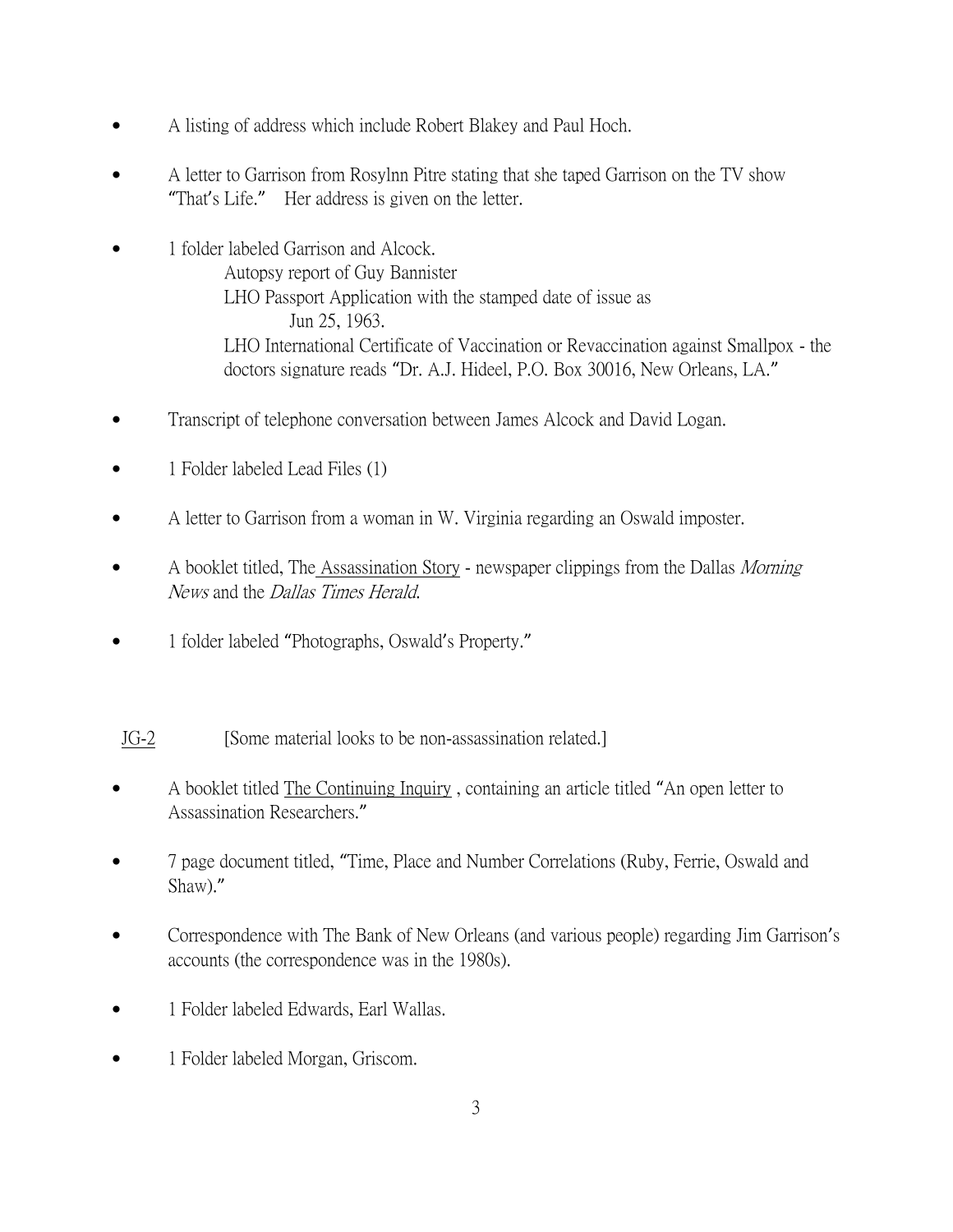Contains information regarding the Zapruder film and the altgens photograph.

- FBI document dated 11/17/63 regarding a threat to assassinate the president.
- 1 Folder labeled Cheramie, Rose

Contains a note from a woman in Texas regarding Ruby being involved in the assassination of the president.

Louisiana State Police record on Rose Cheramie/Christine Youngblood/Malba Christina.

- 1 Folder labeled Loose Misc.
- A folder within a folder both labeled Clay Shaw. 4 page document titled, "Telephone numbers found in Clay Shaw's Residence." Clay Shaw cab receipts from 1968 & 1969. Copies of Arthur Biddison's driver's license for identification purposes. Various photographs of Clay Shaw and other people who are not identified. Interview of Darrell Wayne Garner conducted by Mark Lane. Garner states that Officer Tippit and Ruby knew each other.
- 1 Folder labeled Committee to Investigate Assassinations, Inc.
- 1 Folder labeled Kroman, Dave
- 1 Folder labeled Reissman, Leonard.
- 1 Folder labeled Rockwell, George Lincoln. Materials related to Nazis.
- 1 Folder labeled David Chandler 1/27/67. Contains the interrogation of Chandler on the same date.
- 1 Folder labeled U.S. Income Tax Inquiry (this is empty).
- 1 Folder labeled Current Income Tax Matters (this is empty).
- 1 Folder labeled Richard Nagell file Contains a note to W.W. Turner from Arthur (Greenstein?)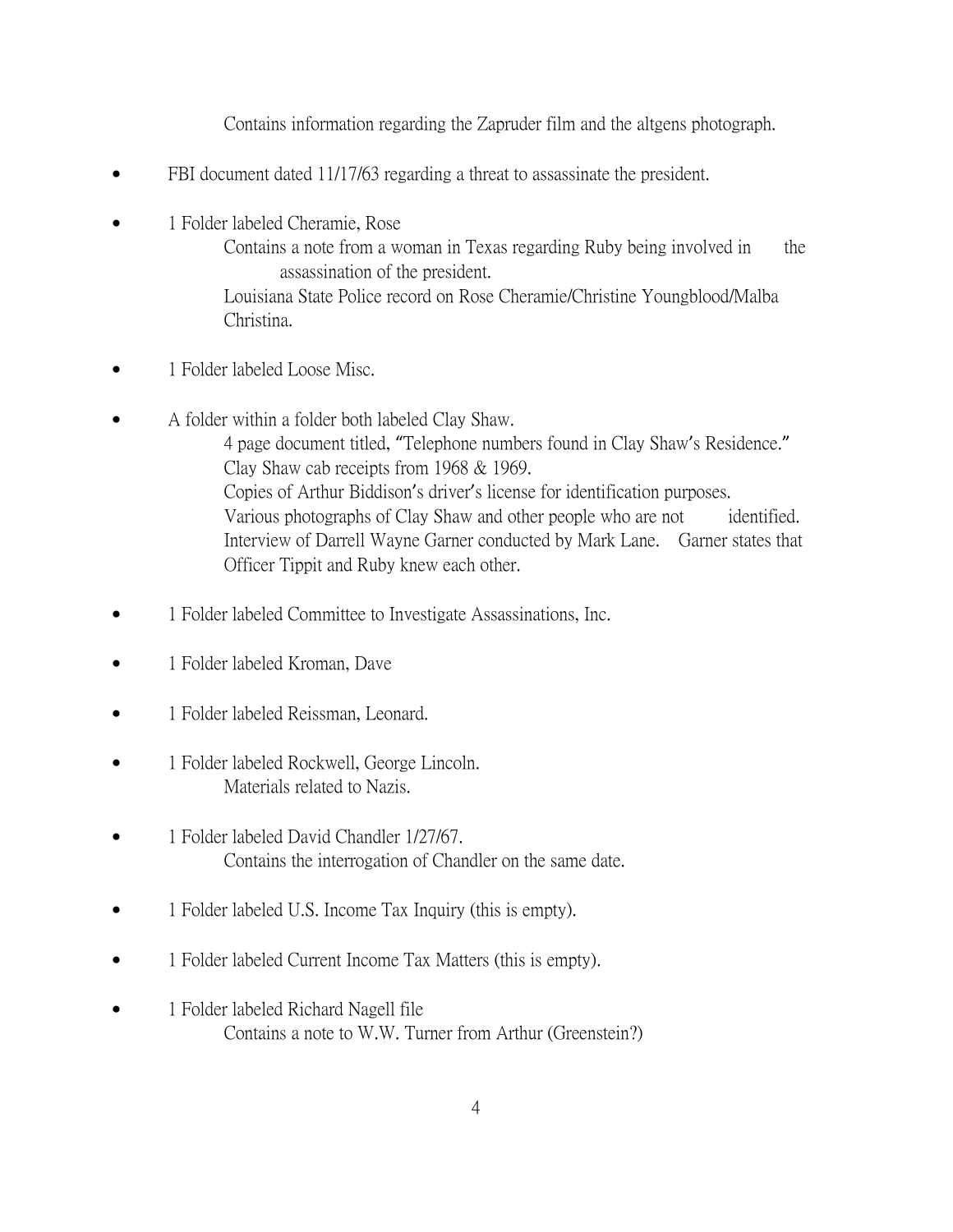- Flyers and newspapers regarding how you can help free Cuba.
- Transcript of Jim Garrison's Closing Argument dated September 25, 1973.
- Memorandum from William Martin to Jim Garrison, regarding Martin's interview with Richard Nagell, where he speaks of a tape-recording of a plot to kill President Kennedy.
- Proposed testimony of Richard Nagell where he speaks of a domestic conspiracy to kill Kennedy and other highly-placed government officials.
- A letter to Senator Robert Kennedy from Richard Nagell (dated 1/8/67) referencing Nagell's knowledge of a conspiracy and the notification to the FBI, before the assassination.
- 1 Folder labeled Crusade to Free Cuba, Headquarters Copy, Do Not Remove Contains lists of people and their addresses divided up by section number.
- 1 Folder labeled Current Shit Transcription typed on Richard von Kleist stationary regarding the Hotel Luna, Mexico City, July 1963.
- 1 Folder labeled Lead Files (1) Contains photocopies of newspaper articles and letters from the public.

# JG Box-3

- 1 Binder labeled "Robert Kennedy Grand Jury Transcript, Medicolegal Investigation (Coroner) & FBI Reports.
- 1 Folder labeled Crisman.
- 1 Envelope labeled Home Copy Material (sub-filing done at office). Contains various memos to Garrison from his staff.
- 2 Envelopes labeled General home file.
- 1 Folder labeled Suggested Beckham Questions.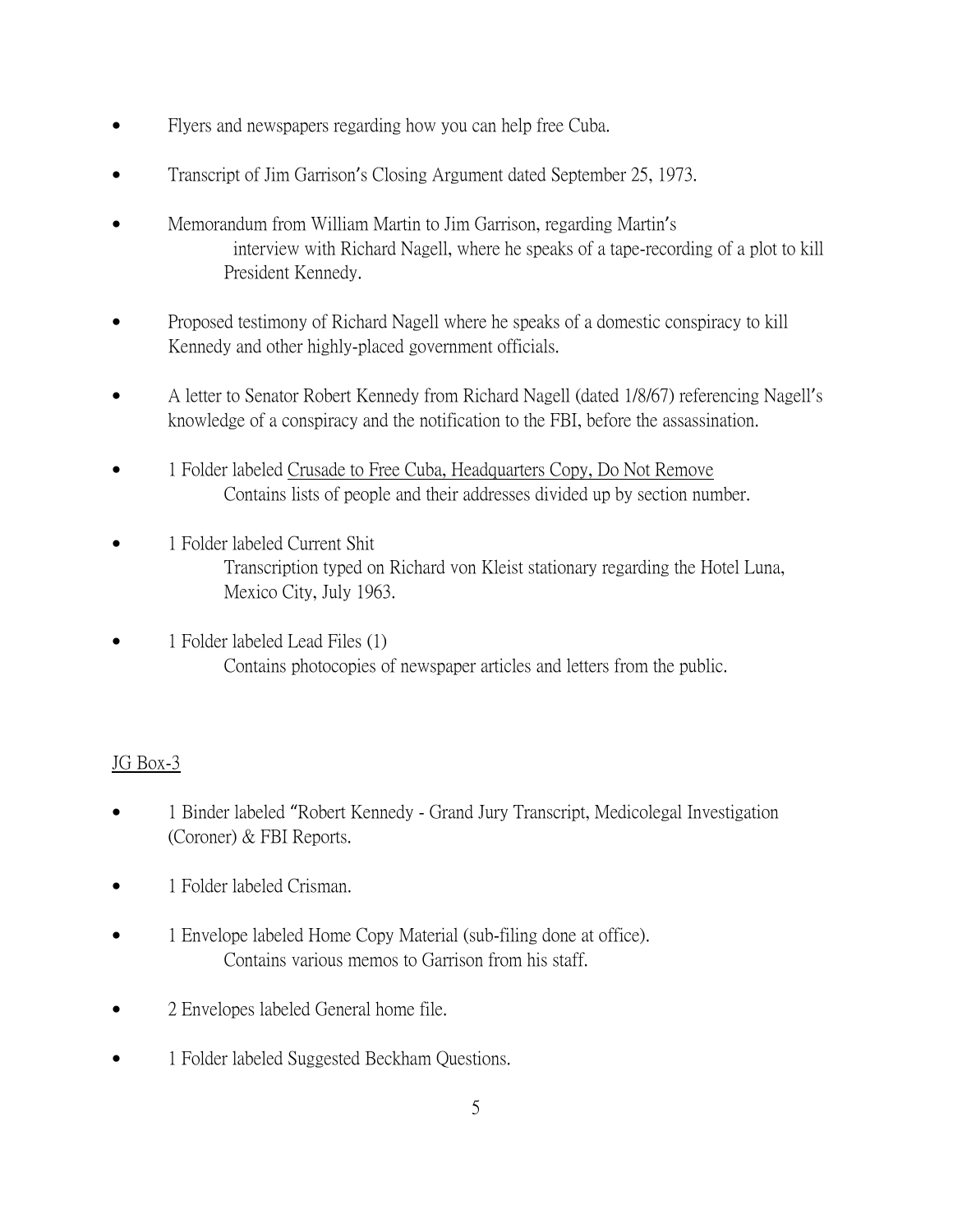- 1 Folder labeled Shaw-World Trade Center. Article in Pravda discussing that Clay Shaw was a CIA agent. (article dated 3/7/67).
- Letter from C.J. Navarre (Investigator) to Edward Girnus regarding Girnus' knowledge of Clay Shaw as Clay Bertrand.(dated 8/31/67)
- 1 Folder labeled Edward Whalen home file
- 1 folder labeled Oswald's notebook. Contains photocopies of pictures of LHO's notebook.
- 1 Envelope labeled Philip Boatright. Contains Harold Weisberg interview with Boatright on 4/3/68.
- 1 Envelope labeled Home copies of duplicated files Contains various newspaper articles, interviews, and a photocopy of the last will and testament of David Ferrie.
- Trial transcripts from *Shaw vs. Garrsion* of the following persons: Lynn H. Loisel, Andrew J. Sciambra, Louis William Ivon, and Noel Joseph Rada.
- Deposition of James Alcock in *Shaw vs. Garrison*.
- 1 black binder containing the grand jury testimony of Pershing O. Gervais dated 1972.
- Memorandum listing the witnesses contacted for the Clay Shaw trial.
- Multiple copies of the "2 Bullet Picture" & the "3 Bullet Picture."
- Listing of what appear to be witnesses of the assassination.
- 1 Envelope labeled Home duplicate re JFK.
- 1 Envelope labeled Material for home file.
- 1 Envelope labeled Shaw & MCM material (Home Copy).
- 4 photographs: 2 of Dealey Plaza, 1 of the tramps, & 1 is the "2 bullet picture."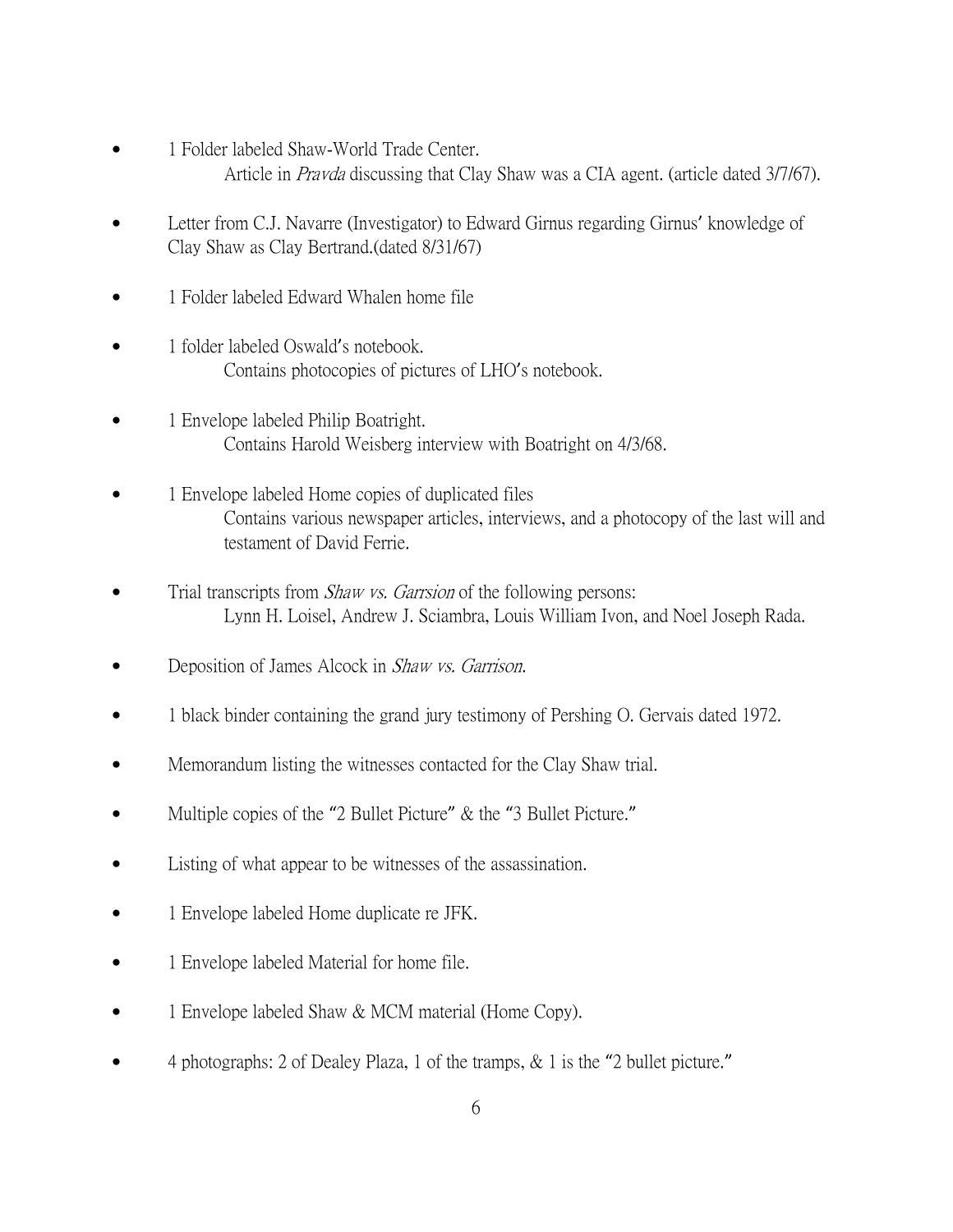- A copy of the Investigation of the Operational Security involving the transfer of Lee Harvey Oswald, November 24, 1963.
- 1 Orange Folder labeled LHO/ONI File.
- 1 Orange Folder labeled Jack Frazier; Ryder Coffee House.
- Portions of a manuscript (draft) by Garrison dated 1984.
- A copy of Garrison's closing arguments.
- Listing of First Primary Contributions dated 1973.
- Listing of the addresses of Clay Shaw.

#### JG Box-4

- Copies of photographs of the tramps, Oswald passing out pro-Castro leaflets, and Kerry Thornley (appears to be his high school picture).
- Polygraph examination of William Gurvich.
- A letter and copy of an article or manuscript from Carl Oglesby to Garrison dated 1991.
- A jot pad with the words "Notes Re: Jury Trials" written on it in green.
- A lot of various research materials.
- Homicide Report of Officer J.D. Tippit.
- 1 folder labeled T.E. Beckham (original '77 file).
- 2 photographs labeled on the back Emilio Santana.
- Certified copy of the Charter of" Friends of Democratic Cuba, Inc."
- 2 red notebooks labeled Summary of Testimony of Michael R. Paine.